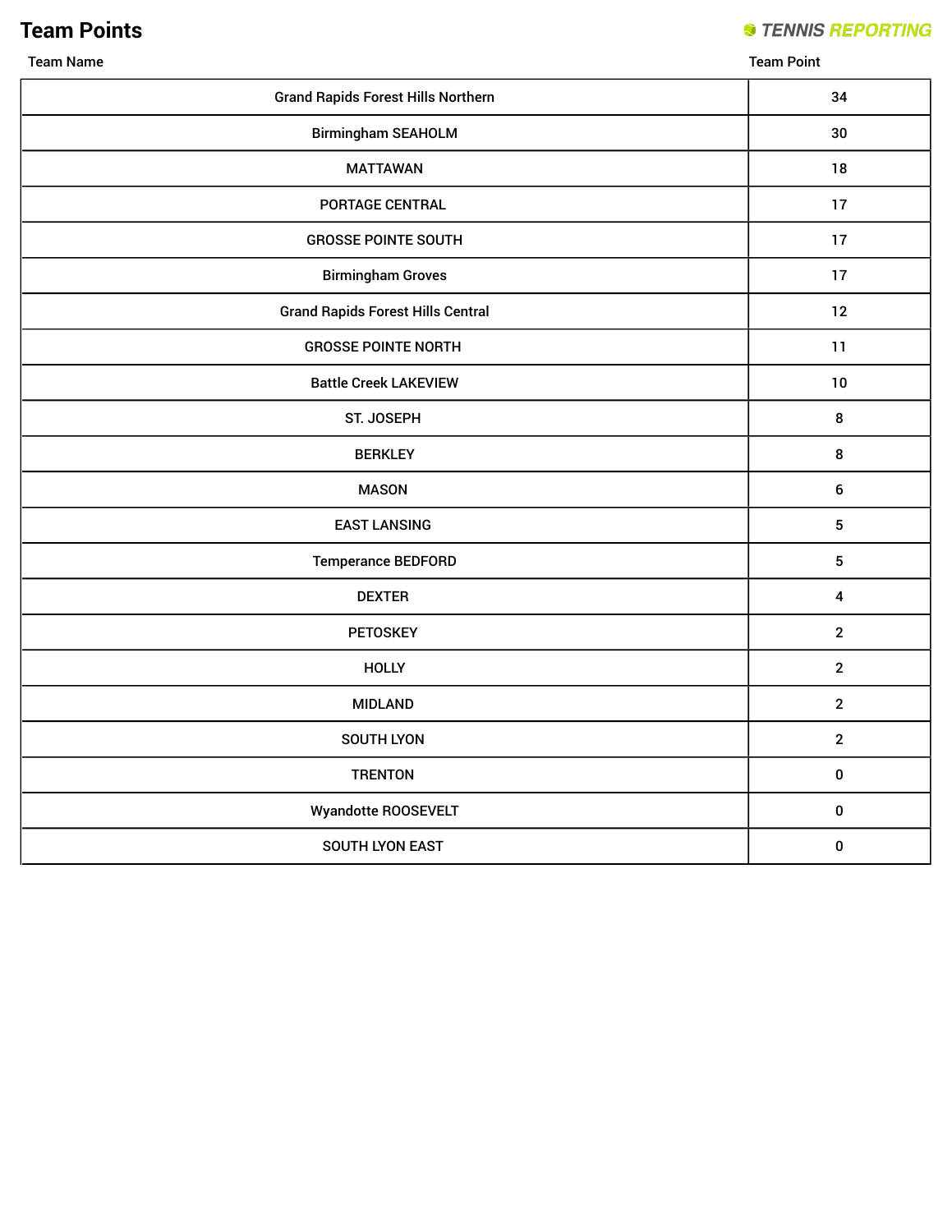

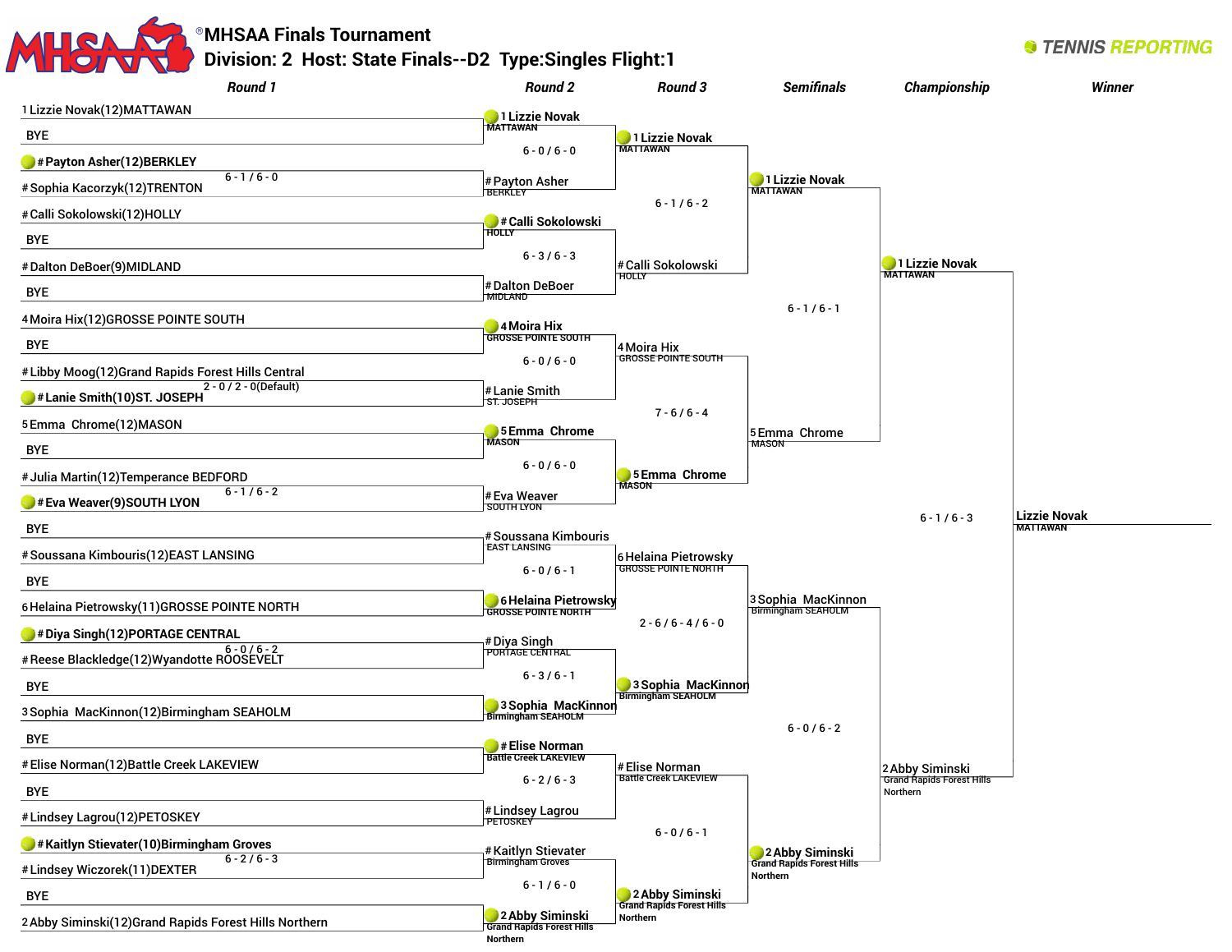### **MHSAA Finals Tournament Division: 2 Host: State Finals--D2 Type:Singles Flight:2**

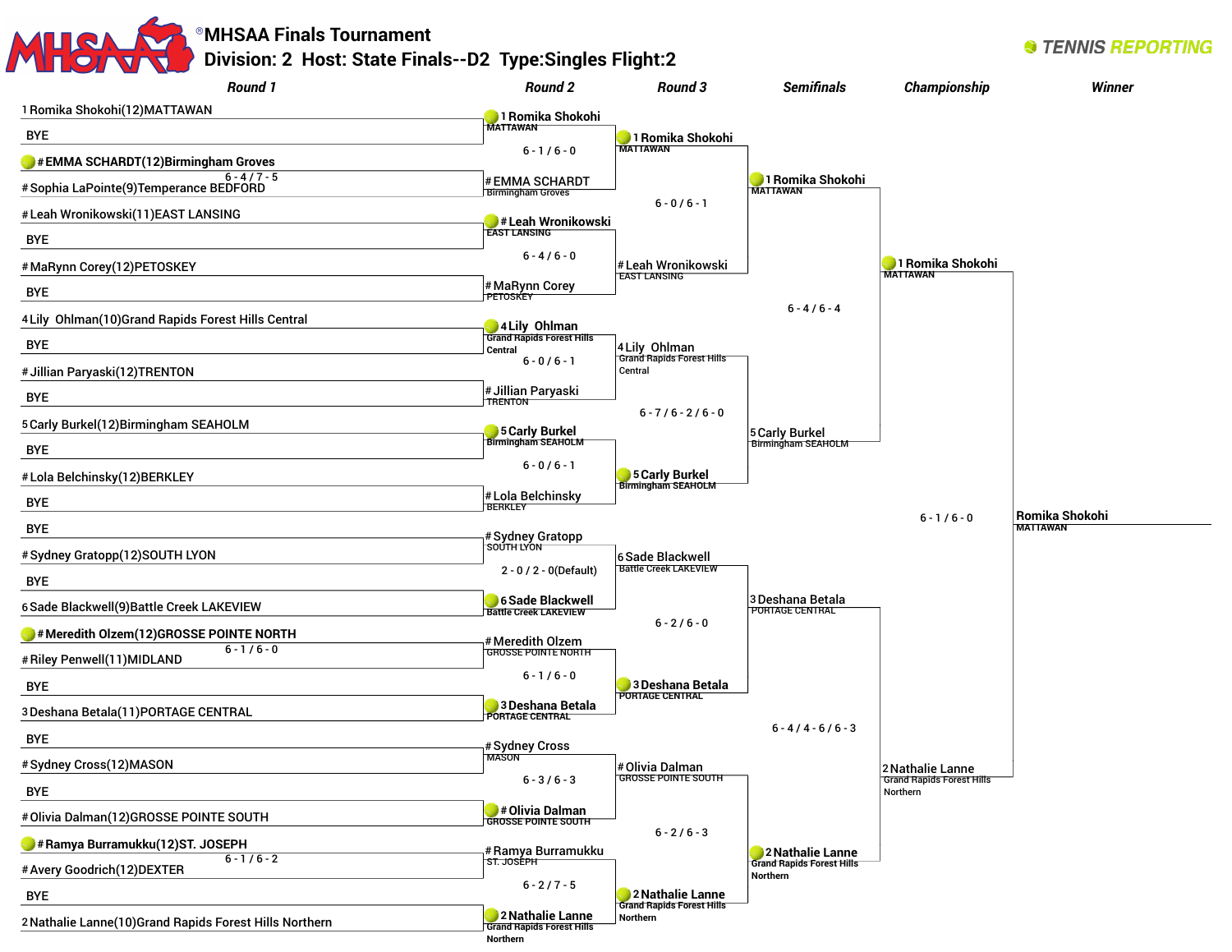| <b>Round 1</b>                                             | <b>Round 2</b>                                | Round 3                                      | <b>Semifinals</b>                           | Championship                                 | Winner                                         |
|------------------------------------------------------------|-----------------------------------------------|----------------------------------------------|---------------------------------------------|----------------------------------------------|------------------------------------------------|
| 1 Andrea Wang(9)Grand Rapids Forest Hills Northern         | 1 Andrea Wang                                 |                                              |                                             |                                              |                                                |
| <b>BYE</b>                                                 | <b>Grand Rapids Forest Hills</b><br>Northern  | 1 Andrea Wang<br>Grand Rapids Forest Hills   |                                             |                                              |                                                |
| #Daniela Davis(10)TRENTON                                  | $6 - 0 / 6 - 0$                               | Northern                                     |                                             |                                              |                                                |
| $6 - 4/6 - 0$<br># Ashley Goding (12) MATTAWAN             | # Ashley Goding<br>MATTAWAN                   |                                              | 1 Andrea Wang<br>Grand Rapids Forest Hills  |                                              |                                                |
| # Lauren Bliesener(12) MASON                               | # Lauren Bliesener                            | $6 - 0/6 - 1$                                | Northern                                    |                                              |                                                |
| <b>BYE</b>                                                 | <b>MASON</b>                                  |                                              |                                             |                                              |                                                |
| # Charlotte Bruderly(10)DEXTER                             | $6 - 3 / 6 - 4$                               | # Charlotte Bruderly                         |                                             | 1 Andrea Wang                                |                                                |
| <b>BYE</b>                                                 | # Charlotte Bruderly<br><b>DEXTER</b>         | <b>DEXTER</b>                                |                                             | <b>Grand Rapids Forest Hills</b><br>Northern |                                                |
| 4 Ana Todesco(12)GROSSE POINTE NORTH                       |                                               |                                              | $6 - 1/6 - 3$                               |                                              |                                                |
| <b>BYE</b>                                                 | 4 Ana Todesco<br><b>GROSSE POINTE NORTH</b>   | Ana Todesco                                  |                                             |                                              |                                                |
| #Grace Yuan(10)ST. JOSEPH                                  | $6 - 0 / 7 - 6$                               | <b>GROSSE POINTE NORTH</b>                   |                                             |                                              |                                                |
| <b>BYE</b>                                                 | # Grace Yuan                                  |                                              |                                             |                                              |                                                |
| 5 Olivia Sutts(12)GROSSE POINTE SOUTH                      |                                               | $6 - 4/6 - 0$                                |                                             |                                              |                                                |
| 2 - 0 / 2 - 0(Default)<br># Christine Silak(12) SOUTH LYON | 5 Olivia Sutts<br><b>GROSSE POINTE SOUTH</b>  |                                              | 4 Ana Todesco<br><b>GROSSE POINTE NORTH</b> |                                              |                                                |
|                                                            |                                               | 5 Olivia Sutts                               |                                             |                                              |                                                |
| <b>BYE</b>                                                 |                                               | <b>GROSSE POINTE SOUTH</b>                   |                                             |                                              |                                                |
| <b>BYE</b>                                                 |                                               |                                              |                                             | $7 - 6/6 - 0$                                | <b>Anna Dinsmore</b><br><b>PORTAGE CENTRAL</b> |
| #Brooklyn Moore(11)MIDLAND                                 | #Brooklyn Moore<br><b>MIDLAND</b>             |                                              |                                             |                                              |                                                |
|                                                            | $6 - 1/6 - 2$                                 | 6 Catherine Bean<br><b>Birmingham Groves</b> |                                             |                                              |                                                |
| <b>BYE</b>                                                 | 6 Catherine Bean                              |                                              | 3 Anna Dinsmore                             |                                              |                                                |
| 6 Catherine Bean(11) Birmingham Groves                     | <b>Birmingham Groves</b>                      | $6 - 1/6 - 0$                                | PORTAGE CENTRAL                             |                                              |                                                |
| #Grace Rose(11)EAST LANSING<br>$6 - 1/6 - 4$               | #Grace Rose<br><b>EAST LANSING</b>            |                                              |                                             |                                              |                                                |
| # Lilly Nudi(12) Temperance BEDFORD                        | $6 - 0 / 6 - 0$                               |                                              |                                             |                                              |                                                |
| <b>BYE</b>                                                 | 3 Anna Dinsmore                               | 3 Anna Dinsmore<br>PORTAGE CENTRAL           |                                             |                                              |                                                |
| 3 Anna Dinsmore(11) PORTAGE CENTRAL                        | <b>PORTAGE CENTRAL</b>                        |                                              | $6 - 0 / 6 - 0$                             |                                              |                                                |
| <b>BYE</b>                                                 | # Julia Heller<br><b>BERKLEY</b>              |                                              |                                             |                                              |                                                |
| # Julia Heller(10)BERKLEY                                  | $6 - 3 / 6 - 1$                               | # Aryana Banerji<br>Battle Creek LAKEVIEW    |                                             | 3 Anna Dinsmore<br>PORTAGE CENTRAL           |                                                |
| <b>BYE</b>                                                 |                                               |                                              |                                             |                                              |                                                |
| # Aryana Banerji(12) Battle Creek LAKEVIEW                 | # Aryana Banerji                              | $6 - 0/6 - 1$                                |                                             |                                              |                                                |
| # Jordan Stark(11) PETOSKEY<br>$6 - 2/6 - 3$               | # Lucy Wu<br><b>Grand Rapids Forest Hills</b> |                                              | 2 Courtney Marcum                           |                                              |                                                |
| # Lucy Wu(10) Grand Rapids Forest Hills Central            | Central<br>$6 - 0 / 6 - 0$                    |                                              | Birmingham SEAHOLM                          |                                              |                                                |
| <b>BYE</b>                                                 |                                               | 2 Courtney Marcum                            |                                             |                                              |                                                |
| 2 Courtney Marcum(10) Birmingham SEAHOLM                   | 2 Courtney Marcum                             |                                              |                                             |                                              |                                                |

2Courtney Marcum(10)Birmingham SEAHOLM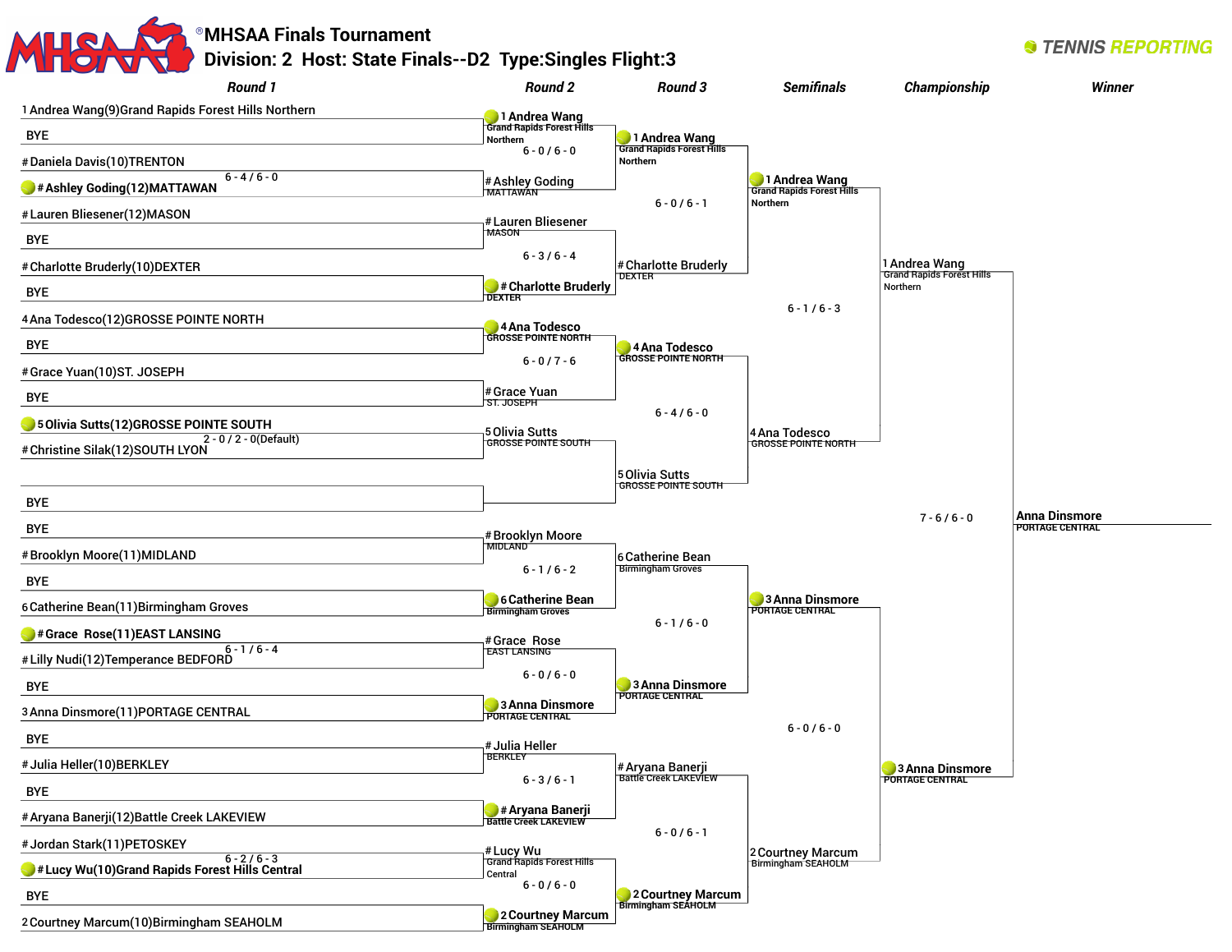## **MHSAA Finals Tournament Division: 2 Host: State Finals--D2 Type:Singles Flight:4**

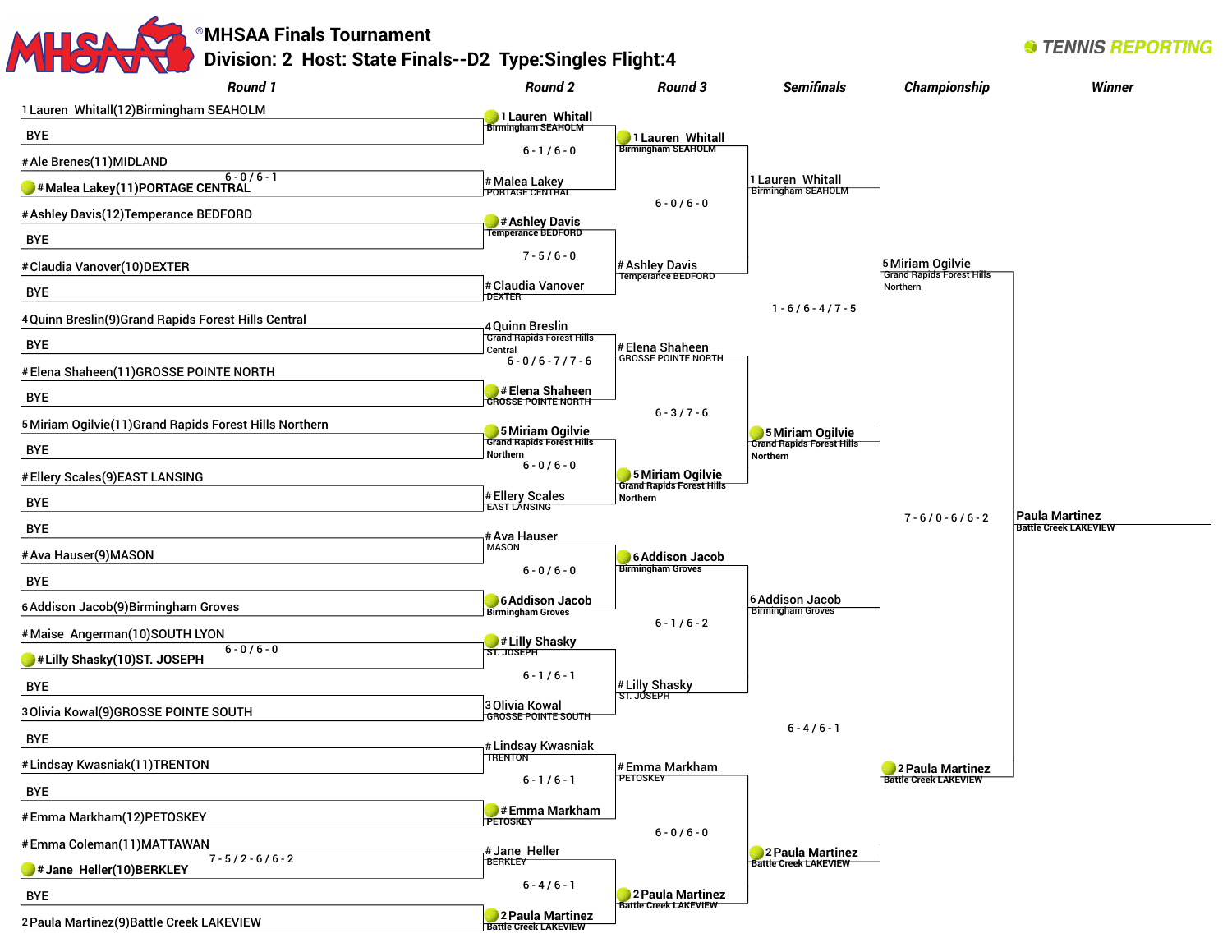#### **MHSAA Finals Tournament Division: 2 Host: State Finals--D2 Type:Doubles Flight:1** *Round 1 Round 2 Round 3* **Semifinals** Championship

1Madeleine Leo(11)/Nina Graham(12)Birmingham SEAHOLM BYE **#Annabel Bean(12)/Ruby Katkowsky(11)BERKLEY**  $7 - 6 / 6 - 0$ #Rebecca Lin(10)/Rosy Zuun(12)Battle Creek LAKEVIEW #Ceci Ruchti(10)/Grace Rommel(10)ST. JOSEPH BYE #Samantha Clark(12)/Hanah Kudzia(12)Temperance BEDFORD BYE 4Meghan Wysocki(12)/Molly Perkins(12)GROSSE POINTE SOUTH BYE #Ashley Anderson(12)/Gabby Hanover(9)MASON BYE 5SYDNEY JACOB(12)/Rylie Rosenfeld(12)Birmingham Groves BYE #Lia DeMerell(10)/Sefina Patterson(11)DEXTER BYE BYE #Remi Dunkel(12)/Claire Hoffman(12)PETOSKEY BYE 6Brooke Kushak(11)/Megan Fox(11)Grand Rapids Forest Hills Central #Lily Adamovich(12)/Avery Schumaker(12)TRENTON  $6 - 0 / 6 - 3$ **#Adelaide Douglass(12)/Madison Engel(10)MATTAWAN** BYE 3Sophie Richards(12)/Rhea Marwaha(12)Grand Rapids Forest Hills Northern BYE #Emma Mae Baker(10)/Sabrina Gresens(9)EAST LANSING BYE #Kristine Bonnell(10)/Mya Jackson (11)GROSSE POINTE NORTH #Allison Stiffler(12)/Emma Buschlen(11)MIDLAND  $6 - 2 / 6 - 2$ **#Aleighlyn Miller(10)/Monica Vaughn(10)SOUTH LYON**  BYE 2Carly Smith(12)/Mindy Hueng(11)PORTAGE CENTRAL **1M.Leo/N.Graham Birmingham SEAHOLM**  $6 - 0 / 6 - 1$ #A.Bean/R.Katkowsky BERKLEY **#C.Ruchti/G.Rommel ST. JOSEPH**   $6 - 4 / 2 - 6 / 6 - 1$ #S.Clark/H.Kudzia Temperance BEDFORD **4M.Wysocki/M.Perkins GROSSE POINTE SOUTH**  $6 - 0 / 6 - 1$ #A.Anderson/G.Hanover **MASON 5S.JACOB/R.Rosenfeld Birmingham Groves**  $6 - 4 / 6 - 2$ #L.DeMerell/S.Patterson DEXTER #R.Dunkel/C.Hoffman **PETOSKEY**  $6 - 0 / 6 - 1$ **6B.Kushak/M.Fox Grand Rapids Forest Hills Central** #A.Douglass/M.Engel MATTAWAN  $6 - 0 / 6 - 1$ **3** S.Richards/R.Marw**aba**hern<br>Grand Rapids Forest Hills **Northern** #E.Baker/S.Gresens EAST LANSING  $6 - 4 / 6 - 4$ **#K.Bonnell/M.Jackson GROSSE POINTE NORTH**  #A.Miller/M.Vaughn SOUTH LYON  $6 - 1 / 6 - 0$ **2C.Smith/M.Hueng PORTAGE CENTRAL 1M.Leo/N.Graham Birmingham SEAHOLM**  $6 - 1 / 6 - 1$ #C.Ruchti/G.Rommel ST. JOSEPH **4M.Wysocki/M.Perkins GROSSE POINTE SOUTH** 5 - 7 / 6 - 2 / 6 - 2 5S.JACOB/R.Rosenfeld Birmingham Groves 6B.Kushak/M.Fox Grand Rapids Forest Hills Central  $6 - 2 / 6 - 1$ **3S.Richards/R.Marwaha Grand Rapids Forest Hills**  #K.Bonnell/M.Jackson GROSSE POINTE NORTH  $6 - 1 / 6 - 1$ **2C.Smith/M.Hueng PORTAGE CENTRAL 1M.Leo/N.Graham Birmingham SEAHOLM**  $6 - 2 / 6 - 3$ 4M.Wysocki/M.Perkins GROSSE POINTE SOUTH **3S.Richards/R.Marwaha Grand Rapids Forest Hills Northern**  $6 - 4 / 6 - 2$ 2C.Smith/M.Hueng PORTAGE CENTRAL 1N.Graham/M.Leo Birmingham SEAHOLM  $6 - 2 / 3 - 6 / 6 - 4$ **3S.Richards/R.Marwaha Grand Rapids Forest Hills Northern Winner S.Richards / R.Marwaha Grand Rapids Forest Hills Northern**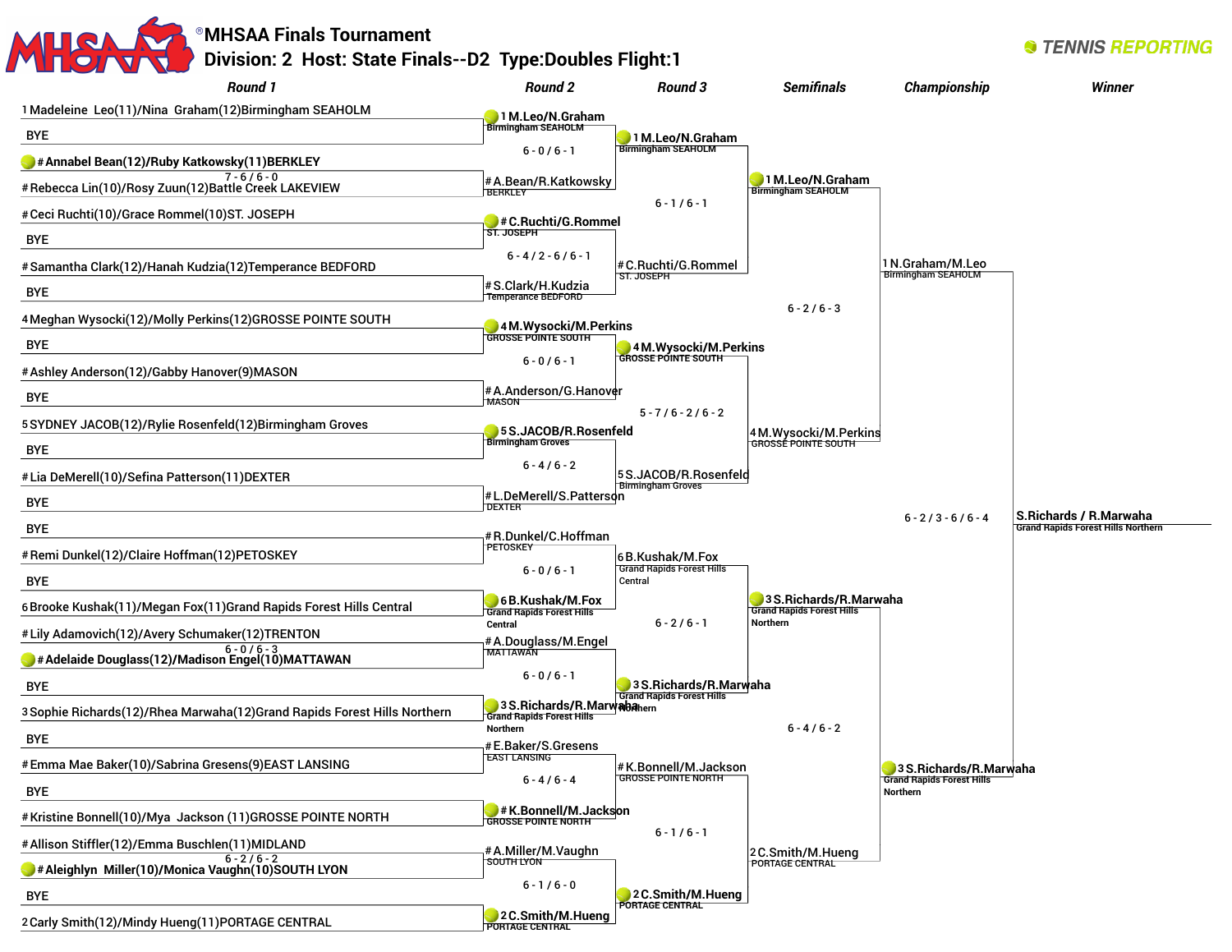# **MHSAA Finals Tournament Division: 2 Host: State Finals--D2 Type:Doubles Flight:2**

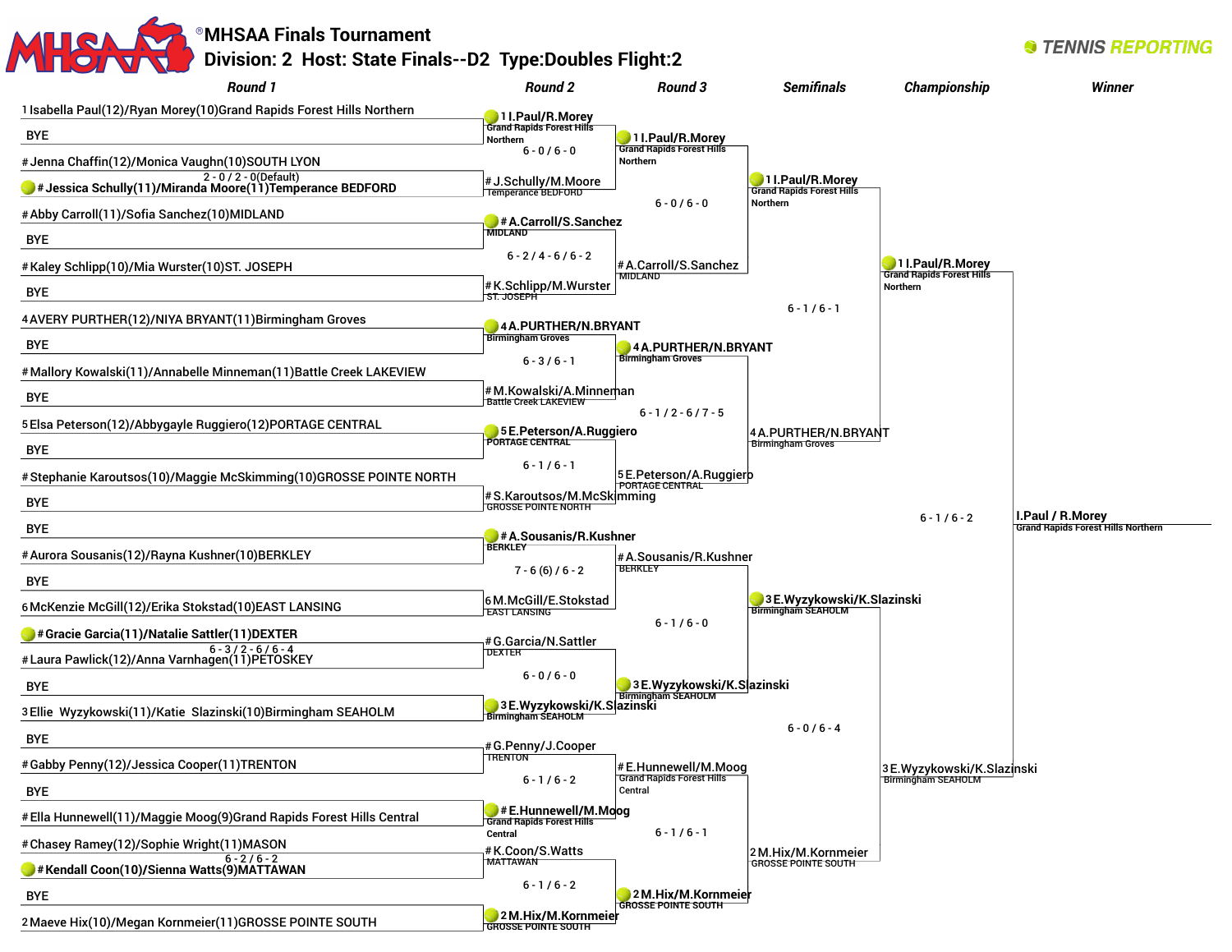